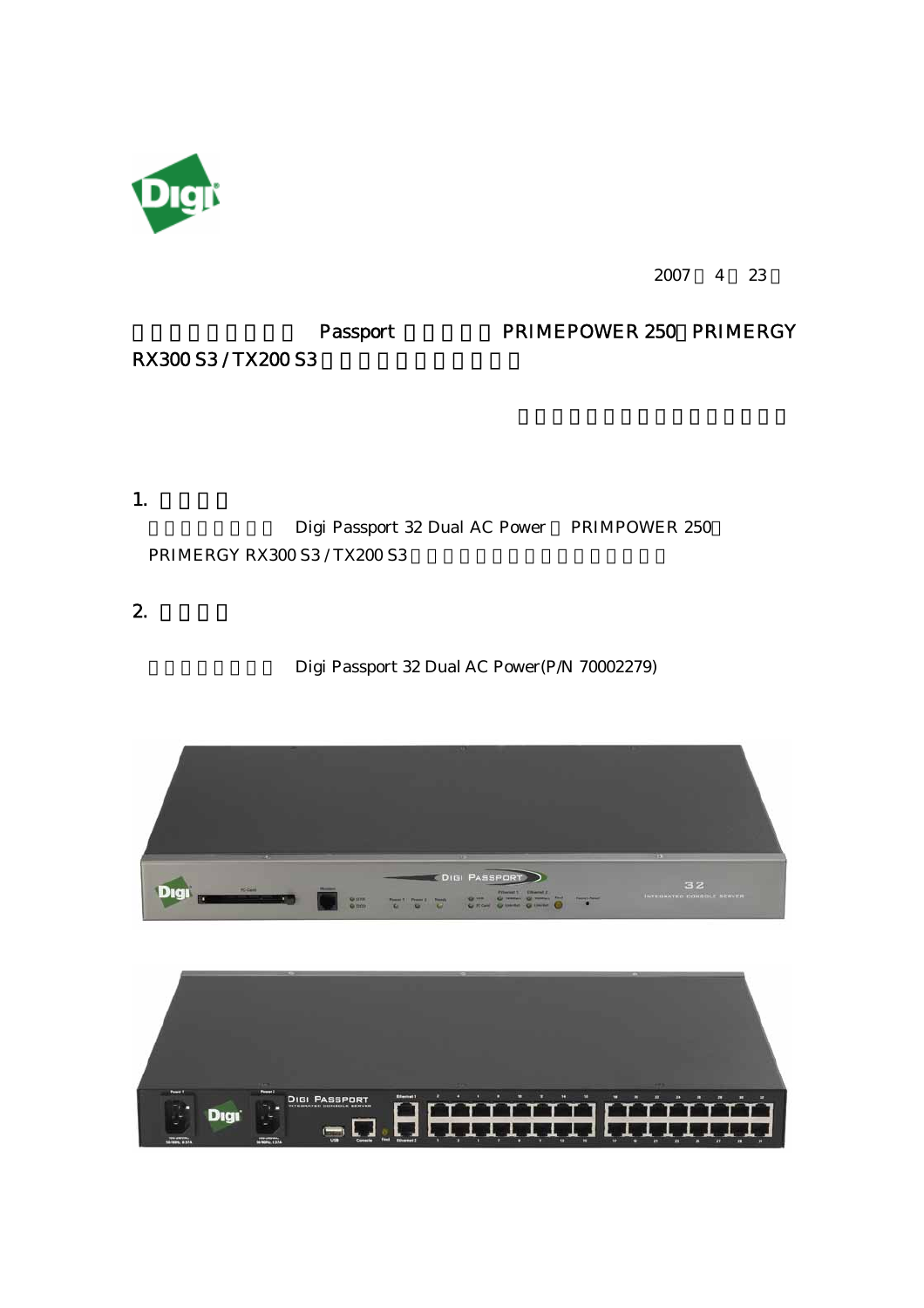PRIMEPOWER 250 (Solaris 10 OS) PRIMERGY RX300 S3 (Red Hat Enterprise Linux ES v.3) PRIMERGY TX200 S3 (Red Hat Enterprise Linux ES v.3)

 $3.$ 検証日時: 2007 4 9 10:00 2007 4 10 14:00

4. 検証実施構成図

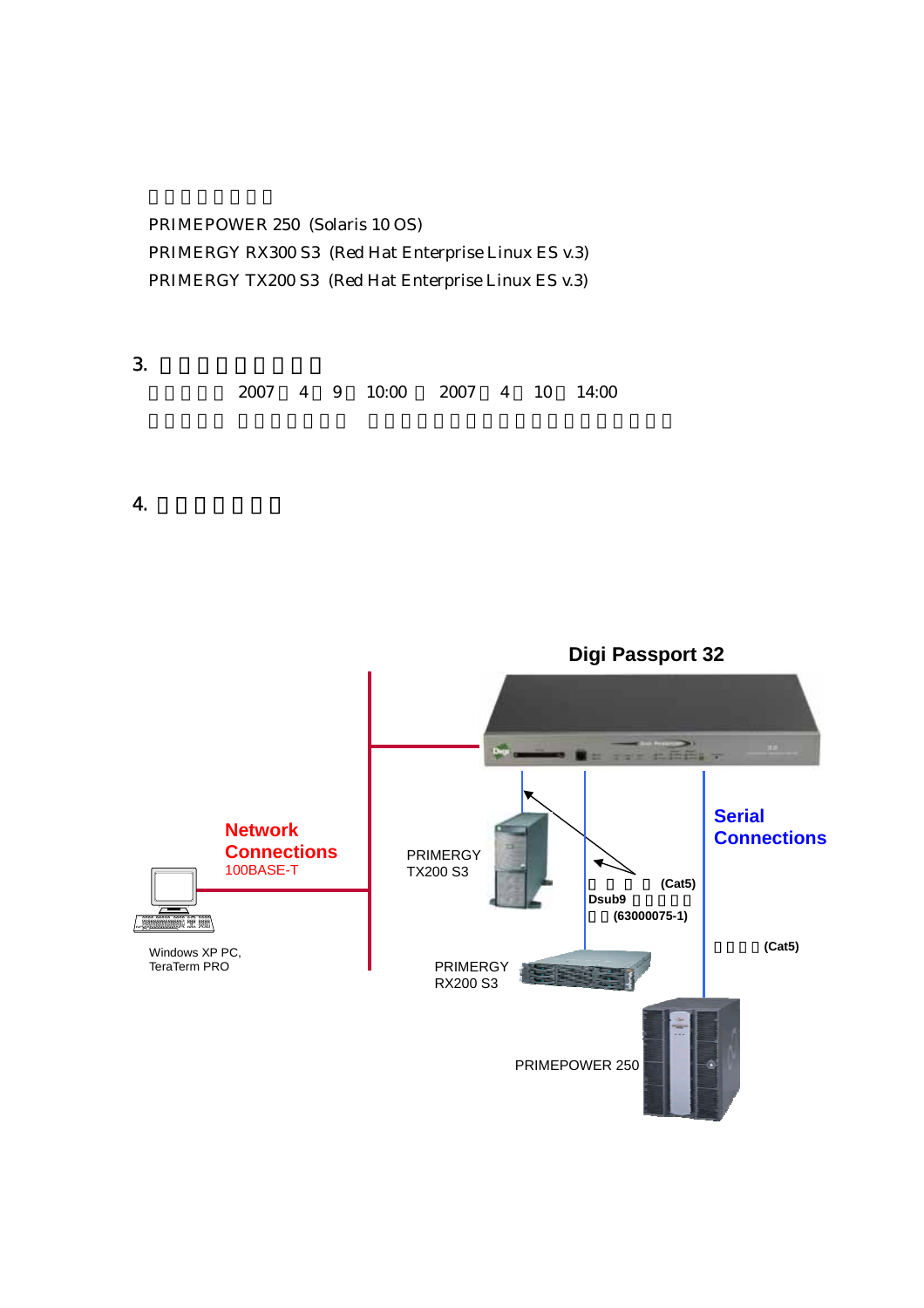$5.$ 

| Windows XP PC | TeraTerm Pro | Ethernet | telnet SSH |
|---------------|--------------|----------|------------|
| PASSPORT 32   |              |          |            |

TX200S3 RX300S3 PRIMEPOWER250

| OpenBoot         | (telnet, SSHv2) |
|------------------|-----------------|
| BIOS             | (telnet, SSHv2) |
| Grub             | (telnet, SSHv2) |
| <b>IPM(iRMC)</b> | (telnet, SSHv2) |
| OS               | (Telnet, SSHv2) |
| Passport         | ON/OFF Solaris  |

| . . |         | $\overline{\phantom{0}}$ |           |  |
|-----|---------|--------------------------|-----------|--|
| ∼   |         | PRIMERGY BIOS            | Е£<br>⊥'ົ |  |
|     | $FGC+2$ |                          |           |  |

## 6. 200 S3 TX200 S3 BIOS

# **BIOS**

■ Sever Console Redirection: Disable Enable Protocol: VT100+ VT100 Flow: CTS/RTS None

## 7. RX300 S3 TX200 S3 RMC BIOS **Peripheral Config**

Serial 1: Auto Disable Serial Multiplexer: System iRMC

## 8. RX300 S3 TX200 S3 RedHat Enterprise Linux ES V.3

 /boot/grub/grub.conf 1. splashimage=  $\qquad \qquad \qquad \qquad \qquad \text{\#splash image=}$ 2.  $2$  title serial –unit=0 –speed=9600 –word=8 –parity=no –stop=1 terminal –timeout=10 serial console 3. kernel console=tty0 console=ttyS0,9600n8